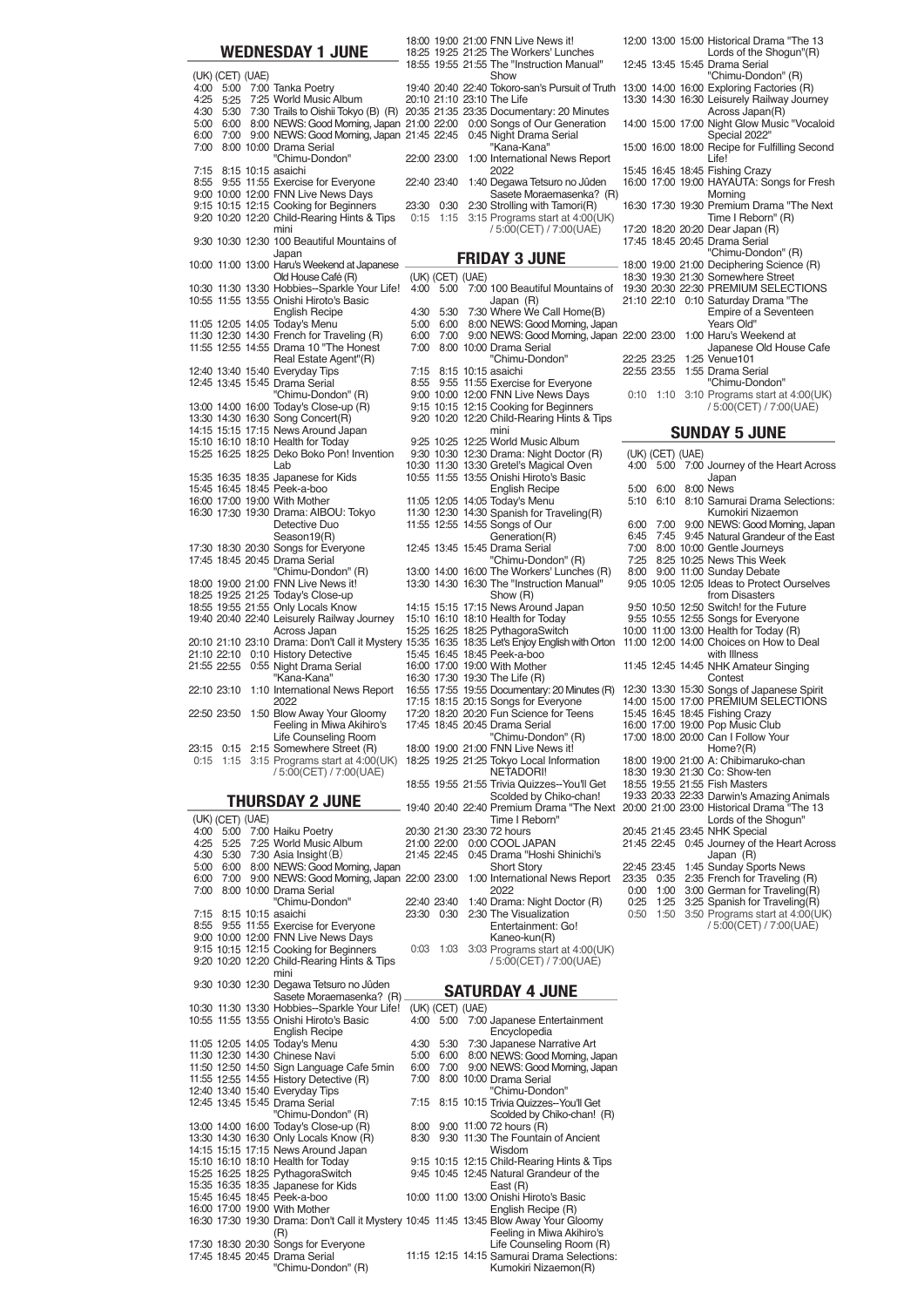|              |                  | <b>MONDAY 6 JUNE</b>                                                                         | 17:20<br>17:45 |
|--------------|------------------|----------------------------------------------------------------------------------------------|----------------|
|              | (UK) (CET) (UAE) |                                                                                              | 18:00          |
| 4:00         | 5:00             | 7:00 HAYAUTA: Songs for Fresh                                                                | 18:25          |
| 4:30         | 5:30             | Morning (R)<br>7:30 Journeys in Japan (B)                                                    | 18:55<br>19:40 |
| 5:00         | 6:00             | 8:00 NEWS: Good Morning, Japan                                                               | 20:10          |
| 6:00         | 7:00             | 9:00 NEWS: Good Morning, Japan                                                               |                |
| 7:00         |                  | 8:00 10:00 Drama Serial<br>"Chimu-Dondon"                                                    | 21:20          |
| 7:15         |                  | 8:15 10:15 asaichi                                                                           | 22:05          |
| 8:55         |                  | 9:55 11:55 Exercise for Everyone                                                             |                |
|              |                  | 9:00 10:00 12:00 FNN Live News Days<br>9:15 10:15 12:15 Drama "Hoshi Shinichi's              | 22:20          |
|              |                  | Short Story(R)                                                                               | 23:00          |
|              |                  | 9:30 10:30 12:30 Can I Follow Your<br>Home?(R)                                               | 23:30<br>0:20  |
|              |                  | 10:30 11:30 13:30 Trails to Oishii Tokyo (B) (R)                                             |                |
|              |                  | 11:00 12:00 14:00 Japanese Entertainment                                                     |                |
|              |                  | Encyclopedia (R)                                                                             |                |
|              |                  | 11:30 12:30 14:30 My Gardening (R)                                                           |                |
|              |                  | 11:55 12:55 14:55 COOL JAPAN (R)<br>12:40 13:40 15:40 Everyday Tips                          | (UK)<br>4:00   |
|              |                  | 12:45 13:45 15:45 Drama Serial                                                               | 4:25           |
|              |                  | "Chimu-Dondon" (R)                                                                           | 4:30           |
|              |                  | 13:00 14:00 16:00 Tokyo Local Information                                                    | 5:00           |
|              |                  | NETADORI!(R)                                                                                 | 6:00           |
|              |                  | 13:30 14:30 16:30 Trivia Quizzes--You'll Get                                                 | 7:00           |
|              |                  | Scolded by Chiko-chan! (R)                                                                   |                |
|              |                  | 14:15 15:15 17:15 News Around Japan                                                          | 7:15           |
|              |                  | 15:10 16:10 18:10 Natural Grandeur of the                                                    | 8:55           |
|              |                  | East (R)<br>15:25 16:25 18:25 PythagoraSwitch                                                | 9:00<br>9:15   |
|              |                  | 15:35 16:35 18:35 Let's Enjoy English with Orton                                             | 9:20           |
|              |                  | 15:45 16:45 18:45 Peek-a-boo                                                                 |                |
|              |                  | 16:00 17:00 19:00 With Mother                                                                | 9:30           |
|              |                  | 16:30 17:30 19:30 Historical Drama "The 13                                                   |                |
|              |                  | Lords of the Shogun"(R)<br>17:15 18:15 20:15 Songs for Everyone                              | 10:00          |
|              |                  | 17:20 18:20 20:20 A: Chibimaruko-chan(R)                                                     | 10:30          |
|              |                  | 17:45 18:45 20:45 Drama Serial                                                               | 10:55          |
|              |                  | "Chimu-Dondon" (R)                                                                           |                |
|              |                  | 18:00 19:00 21:00 FNN Live News it!                                                          | 11:05          |
|              |                  | 18:25 19:25 21:25 Today's Close-up                                                           | 11:30          |
|              |                  | 18:55 19:55 21:55 Tsurube's Salute to Families                                               | 11:55          |
|              |                  | 19:40 20:40 22:40 Asagaya House: Update<br>Your Thinking                                     | 12:40          |
|              |                  | 20:10 21:10 23:10 Degawa Tetsuro no Jûden                                                    | 12:45          |
|              |                  | Sasete Moraemasenka?                                                                         |                |
|              | 21:00 22:00      | 0:00 Follow in the Footsteps of                                                              | 13:00          |
|              |                  | <b>Tasha Tudor</b>                                                                           | 13:30          |
|              | 21:30 22:30      | 0:30 Correlation Diagram of the                                                              | 14:15          |
|              | 21:45 22:45      | Complex Social Phenomena                                                                     | 15:10<br>15:25 |
|              |                  | 0:45 Night Drama Serial<br>"Kana-Kana"                                                       |                |
|              | 22:00 23:00      | 1:00 International News Report                                                               | 15:35          |
|              |                  | 2022                                                                                         | 15:45          |
|              | 22:40 23:40      | 1:40 Dear Japan                                                                              | 16:00          |
| 23:10        | 0:10             | 2:10 Saturday Drama "The                                                                     | 16:30          |
|              |                  | Empire of a Seventeen                                                                        |                |
| 0:00         | 1:00             | Years Old" (R)<br>3:00 Programs start at 4:00(UK)                                            | 17:40          |
|              |                  | / 5:00(CET) / 7:00(UAE)                                                                      | 17:45          |
|              |                  |                                                                                              |                |
|              |                  | <b>TUESDAY 7 JUNE</b>                                                                        | 18:00<br>18:25 |
|              | (UK) (CET) (UAE) |                                                                                              | 18:55          |
| 4:00         | 5:00             | 7:00 My Gardening                                                                            | 19:40          |
| 4:25         | 5:25             | 7:25 World Music Album                                                                       |                |
| 4:30<br>5:00 | 5:30<br>6:00     | 7:30 Core Kyoto (B)                                                                          | 20:10          |
| 6:00         | 7:00             | 8:00 NEWS: Good Morning, Japan<br>9:00 NEWS: Good Morning, Japan 20:40                       |                |
| 7:00         |                  | 8:00 10:00 Drama Serial                                                                      | 21:00          |
|              |                  | "Chimu-Dondon"                                                                               | 21:45          |
| 7:15         |                  | 8:15 10:15 asaichi                                                                           |                |
| 8:55         |                  | 9:55 11:55 Exercise for Everyone                                                             | 22:00          |
|              |                  | 9:00 10:00 12:00 FNN Live News Days<br>9:15 10:15 12:15 The Cats Eye Museum                  |                |
|              |                  |                                                                                              | 22:40          |
|              |                  | 9:30 10:30 12:30 Exploring Factories<br>10:00 11:00 13:00 Darwin's Amazing Animals (R) 23:10 |                |
|              |                  |                                                                                              |                |

|  |  | 9:00 10:00 12:00 FNN Live News Days            |
|--|--|------------------------------------------------|
|  |  | 9:15 10:15 12:15 The Cats Eye Museum           |
|  |  | 9:30 10:30 12:30 Exploring Factories           |
|  |  | 10:00 11:00 13:00 Darwin's Amazing Animals (R) |
|  |  | 10:30 11:30 13:30 Hobbies--Sparkle Your Life!  |
|  |  | 10:55 11:55 13:55 Onishi Hiroto's Basic        |
|  |  | <b>English Recipe</b>                          |
|  |  | 11:05 12:05 14:05 Delicious Japan!             |
|  |  | 11:30 12:30 14:30 German for Traveling(R)      |
|  |  | 11:55 12:55 14:55 Follow in the Footsteps of   |
|  |  | Tasha Tudor (R)                                |
|  |  | 12:25 13:25 15:25 Correlation Diagram of the   |
|  |  | <b>Complex Social</b>                          |
|  |  | Phenomena(R)                                   |
|  |  | 12:40 13:40 15:40 Everyday Tips                |
|  |  | 12:45 13:45 15:45 Drama Serial                 |
|  |  | "Chimu-Dondon" (R)                             |
|  |  | 13:00 14:00 16:00 Today's Close-up (R)         |
|  |  | 13:30 14:30 16:30 Tsurube's Salute to          |
|  |  | Families (R)                                   |
|  |  | 14:15 15:15 17:15 News Around Japan            |
|  |  | 15:10 16:10 18:10 Health for Today             |
|  |  | 15:25 16:25 18:25 Blue & Yellow 10min          |
|  |  | 15:35 16:35 18:35 Japanese for Kids            |
|  |  | 15:45 16:45 18:45 Peek-a-boo                   |
|  |  | 16:00 17:00 19:00 With Mother                  |
|  |  | 16:30 17:30 19:30 Degawa Tetsuro no Jûden      |
|  |  | Sasete Moraemasenka? (R)                       |
|  |  |                                                |

|                |                            | 17:20 18:20 20:20 Co: Show-ten (R)<br>17:45 18:45 20:45 Drama Serial          |
|----------------|----------------------------|-------------------------------------------------------------------------------|
|                |                            | "Chimu-Dondon" (R)                                                            |
|                |                            | 18:00 19:00 21:00 FNN Live News it!<br>18:25 19:25 21:25 Today's Close-up     |
|                |                            | 18:55 19:55 21:55 Song Concert                                                |
|                |                            | 19:40 20:40 22:40 100-Camera Stories<br>20:10 21:10 23:10 Drama: AIBOU: Tokyo |
|                |                            | Detective Duo Season19                                                        |
|                | 21:20 22:20                | 0:20 Drama 10 "The Honest<br>Real Estate Agent"                               |
|                | 22:05 23:05                | 1:05 Night Drama Serial<br>"Kana-Kana"                                        |
|                | 22:20 23:20                | 1:20 International News Report<br>2022                                        |
| 23:00<br>23:30 | 0:00<br>0:30               | 2:00 Deciphering Science<br>2:30 NHK Special(R)                               |
| 0:20           | 1:20                       | 3:20 Programs start at 4:00(UK)                                               |
|                |                            | / 5:00(CET) / 7:00(UAE)                                                       |
|                |                            | <b>WEDNESDAY 8 JUNE</b>                                                       |
|                | (UK) (CET) (UAE)           |                                                                               |
| 4:00           | 5:00                       | 7:00 Tanka Poetry                                                             |
| 4:25<br>4:30   | 5:25<br>5:30               | 7:25 World Music Album<br>7:30 Trails to Oishii Tokyo (B)                     |
| 5:00           | 6:00                       | 8:00 NEWS: Good Morning, Japan                                                |
| 6:00<br>7:00   | 7:00                       | 9:00 NEWS: Good Morning, Japan                                                |
|                |                            | 8:00 10:00 Drama Serial<br>"Chimu-Dondon"                                     |
| 7:15           | 8:15                       | 10:15 asaichi                                                                 |
| 8:55           | 9:55                       | 11:55 Exercise for Everyone<br>9:00 10:00 12:00 FNN Live News Days            |
|                | 9:15 10:15                 | 12:15 Cooking for Beginners                                                   |
|                | 9:20 10:20                 | 12:20 Child-Rearing Hints & Tips                                              |
|                | 9:30 10:30                 | mini<br>12:30 100 Beautiful Mountains of<br>Japan                             |
|                | 10:00 11:00                | 13:00 Haru's Weekend at Japanese<br>Old House Café (R)                        |
|                | 10:30 11:30                | 13:30 Hobbies--Sparkle Your Life!                                             |
| 10:55          | 11:55                      | 13:55 Onishi Hiroto's Basic<br><b>English Recipe</b>                          |
|                | 11:05 12:05                | 14:05 Today's Menu                                                            |
|                | 11:30 12:30<br>11:55 12:55 | 14:30 French for Traveling (R)<br>14:55 Drama 10 "The Honest                  |
|                |                            | Real Estate Agent"(R)                                                         |
|                | 12:40 13:40                | 15:40 Everyday Tips                                                           |
|                | 12:45 13:45                | 15:45 Drama Serial<br>"Chimu-Dondon" (R)                                      |
|                | 13:00 14:00                | 16:00 Today's Close-up (R)                                                    |
|                | 13:30 14:30<br>14:15 15:15 | 16:30 Song Concert(R)<br>17:15 News Around Japan                              |
|                | 15:10 16:10                | 18:10 Health for Today                                                        |
|                | 15:25 16:25                | 18:25 Deko Boko Pon! Invention<br>Lab                                         |
|                | 15:35 16:35                | 18:35 Japanese for Kids                                                       |
|                | 15:45 16:45                | 18:45 Peek-a-boo                                                              |
|                |                            | 16:00 17:00 19:00 With Mother<br>16:30 17:30 19:30 Drama: AIBOU: Tokyo        |
|                |                            | Detective Duo                                                                 |
|                |                            | Season19(R)<br>17:40 18:40 20:40 Songs for Everyone                           |
|                |                            | 17:45 18:45 20:45 Drama Serial                                                |
|                |                            | "Chimu-Dondon" (R)<br>18:00 19:00 21:00 FNN Live News it!                     |
|                |                            | 18:25 19:25 21:25 Today's Close-up                                            |
|                |                            | 18:55 19:55 21:55 Only Locals Know                                            |
|                |                            | 19:40 20:40 22:40 Leisurely Railway Journey<br>Across Japan                   |
|                |                            | 20:10 21:10 23:10 Win the Regular Program                                     |
|                |                            | Slot!<br>20:40 21:40 23:40 Fishing Crazy                                      |
|                | 21:00 22:00                | 0:00 History Detective                                                        |
|                | 21:45 22:45                | 0:45 Night Drama Serial<br>"Kana-Kana"                                        |
|                | 22:00 23:00                | 1:00 International News Report                                                |
|                | 22:40 23:40                | 2022<br>1:40 Verbalizing Hard to Express                                      |
| 23:10          | 0:10                       | Feelings<br>2:10 Somewhere Street (R)                                         |
| 0:10           | 1:10                       | 3:10 Programs start at 4:00(UK)                                               |
|                |                            | / 5:00(CET) / 7:00(UAE)                                                       |
|                |                            | <b>THURSDAY 9 JUNE</b>                                                        |
| 4:00           | (UK) (CET) (UAE)<br>5:00   | 7:00 Haiku Poetry                                                             |
| 4:25           | 5:25                       | 7:25 World Music Album                                                        |
| 4:30           | 5:30                       | 7:30 Asia Insight $(B)$                                                       |
| 5:00<br>6:00   | 6:00<br>7:00               | 8:00 NEWS: Good Morning, Japan<br>9:00 NEWS: Good Morning, Japan              |
| 7:00           |                            | 8:00 10:00 Drama Serial                                                       |
|                |                            | "Chimu-Dondon"<br>7:15 8:15 10:15 asaichi                                     |
| 8:55           |                            | 9:55 11:55 Exercise for Everyone                                              |
|                |                            | 9:00 10:00 12:00 FNN Live News Days<br>9:15 10:15 12:15 Cooking for Beginners |
|                |                            | 9:20 10:20 12:20 Child-Rearing Hints & Tips                                   |
|                |                            | mini                                                                          |
|                |                            | 9:30 10:30 12:30 Degawa Tetsuro no Jûden<br>Sasete Moraemasenka? (R)          |
|                |                            | 10:30 11:30 13:30 Hobbies--Sparkle Your Life!                                 |
|                |                            | 10:55 11:55 13:55 Onishi Hiroto's Basic                                       |

English Recipe

|       |                          | 11:05 12:05 14:05 Today's Menu                                                                              |                |
|-------|--------------------------|-------------------------------------------------------------------------------------------------------------|----------------|
|       |                          | 11:30 12:30 14:30 Chinese Navi                                                                              | 7:15           |
|       |                          | 11:50 12:50 14:50 Sign Language Shower                                                                      |                |
|       |                          | 11:55 12:55 14:55 History Detective (R)<br>12:40 13:40 15:40 Everyday Tips                                  | 8:00<br>8:30   |
|       |                          | 12:45 13:45 15:45 Drama Serial                                                                              |                |
|       |                          | "Chimu-Dondon" (R)                                                                                          | 9:15           |
|       | 13:00 14:00              | 16:00 Today's Close-up (R)                                                                                  | 9:45           |
|       | 13:30 14:30              | 16:30 Only Locals Know (R)                                                                                  |                |
| 14:15 |                          | 15:15 17:15 News Around Japan                                                                               | 10:00          |
| 15:25 |                          | 15:10 16:10 18:10 Health for Today<br>16:25 18:25 PythagoraSwitch                                           | 10:45          |
|       |                          | 15:35 16:35 18:35 Japanese for Kids                                                                         |                |
|       |                          | 15:45 16:45 18:45 Peek-a-boo                                                                                | 11:15          |
|       |                          | 16:00 17:00 19:00 With Mother                                                                               |                |
| 16:30 |                          | 17:30 19:30 Win the Regular Program                                                                         | 12:00          |
|       |                          | Slot! (R)<br>17:00 18:00 20:00 The First Train Stories                                                      | 12:45          |
|       |                          | 17:15 18:15 20:15 Songs for Everyone                                                                        |                |
|       |                          | 17:20 18:20 20:20 Gretel's Magical Oven                                                                     | 13:00          |
|       |                          | 17:45 18:45 20:45 Drama Serial                                                                              | 13:30          |
|       |                          | "Chimu-Dondon" (R)                                                                                          |                |
|       |                          | 18:00 19:00 21:00 FNN Live News it!                                                                         | 14:00          |
|       |                          | 18:25 19:25 21:25 The Workers' Lunches<br>18:55 19:55 21:55 The "Instruction Manual"                        | 15:30<br>16:00 |
|       |                          | Show                                                                                                        |                |
|       |                          | 19:40 20:40 22:40 Tokoro-san's Pursuit of Truth                                                             | 16:30          |
|       |                          | 20:10 21:10 23:10 The Quest                                                                                 |                |
|       |                          | 21:00 22:00 0:00 Songs of Our Generation                                                                    | 17:20          |
|       | 21:45 22:45              | 0:45 Night Drama Serial<br>"Kana-Kana"                                                                      | 17:45          |
|       | 22:00 23:00              | 1:00 International News Report                                                                              | 18:00          |
|       |                          | 2022                                                                                                        | 18:30          |
|       | 22:40 23:40              | 1:40 Degawa Tetsuro no Jûden                                                                                | 19:30          |
|       |                          | Sasete Moraemasenka? (R)                                                                                    |                |
| 23:30 | 0:30                     | 2:30 PREMIUM SELECTIONS                                                                                     |                |
| 1:10  | 2:10                     | 4:10 Programs start at 4:00(UK)                                                                             | 20:05          |
|       |                          | / 5:00(CET) / 7:00(UAE)                                                                                     | 20:50<br>21:50 |
|       |                          |                                                                                                             |                |
|       |                          |                                                                                                             |                |
|       |                          | <b>FRIDAY 10 JUNE</b>                                                                                       | 22:15          |
| 4:00  | (UK) (CET) (UAE)<br>5:00 | 7:00 100 Beautiful Mountains of                                                                             | 22:45          |
|       |                          | Japan (R)                                                                                                   | 0:00           |
| 4:30  | 5:30                     | 7:30 Where We Call Home(B)                                                                                  |                |
| 5:00  | 6:00                     | 8:00 NEWS: Good Morning, Japan                                                                              |                |
| 6:00  | 7:00                     | 9:00 NEWS: Good Morning, Japan                                                                              |                |
| 7:00  |                          | 8:00 10:00 Drama Serial                                                                                     |                |
| 7:15  |                          | "Chimu-Dondon"<br>8:15 10:15 asaichi                                                                        | (UK)<br>4:00   |
| 8:55  |                          | 9:55 11:55 Exercise for Everyone                                                                            |                |
|       |                          | 9:00 10:00 12:00 FNN Live News Days                                                                         | 5:00           |
| 9:15  |                          | 10:15 12:15 Cooking for Beginners                                                                           | 5:10           |
|       |                          | 9:20 10:20 12:20 Child-Rearing Hints & Tips                                                                 |                |
|       |                          | mini<br>9:25 10:25 12:25 World Music Album                                                                  | 6:00<br>6:45   |
|       |                          | 9:30 10:30 12:30 Drama: Night Doctor (R)                                                                    | 7:00           |
|       |                          | 10:30 11:30 13:30 Gretel's Magical Oven (R)                                                                 | 7:25           |
|       |                          | 10:55 11:55 13:55 Onishi Hiroto's Basic                                                                     | 8:00           |
|       |                          | <b>English Recipe</b>                                                                                       | 9:05           |
|       |                          | 11:05 12:05 14:05 Today's Menu                                                                              |                |
|       |                          | 11:30 12:30 14:30 Spanish for Traveling(R)                                                                  | 9:50<br>9:55   |
|       |                          | 11:55 12:55 14:55 Songs of Our<br>Generation(R)                                                             | 10:00          |
|       |                          | 12:45 13:45 15:45 Drama Serial                                                                              | 11:00          |
|       |                          | "Chimu-Dondon" (R)                                                                                          |                |
|       |                          | 13:00 14:00 16:00 The Workers' Lunches (R)                                                                  | 11:45          |
|       |                          | 13:30 14:30 16:30 The "Instruction Manual"                                                                  |                |
|       |                          | Show (R)<br>14:15 15:15 17:15 News Around Japan                                                             | 12:30<br>13:15 |
|       |                          | 15:10 16:10 18:10 Health for Today                                                                          |                |
|       |                          | 15:25 16:25 18:25 PythagoraSwitch                                                                           | 14:00          |
|       |                          |                                                                                                             | 14:30          |
|       |                          | 15:35 16:35 18:35 Let's Enjoy English with Orton<br>15:45 16:45 18:45 Peek-a-boo                            | 15:20          |
|       |                          |                                                                                                             | 15:35          |
|       |                          | 16:00 17:00 19:00 With Mother<br>16:30 17:30 19:30 The Quest (R)<br>17:20 18:20 20:20 Fun Science for Teens | 16:00<br>17:00 |

|   |              | "Chimu-Dondon"                                                      |
|---|--------------|---------------------------------------------------------------------|
| ; |              | 8:15 10:15 Trivia Quizzes--You'll Get<br>Scolded by Chiko-chan! (R) |
|   |              | 9:00 11:00 72 hours (R)                                             |
|   |              | 9:30 11:30 The Fountain of Ancient                                  |
|   |              | Wisdom                                                              |
|   |              | 10:15 12:15 Child-Rearing Hints & Tips                              |
|   |              | 10:45 12:45 Natural Grandeur of the                                 |
| ) |              | East (R)<br>11:00 13:00 Onishi Hiroto's Basic                       |
|   |              | English Recipe (R)                                                  |
| ; |              | 11:45 13:45 Verbalizing Hard to Express                             |
|   |              | Feelings (R)                                                        |
| ; |              | 12:15 14:15 Samurai Drama Selections:                               |
|   |              | Kumokiri Nizaemon(R)                                                |
| ) |              | 13:00 15:00 Historical Drama "The 13                                |
| j |              | Lords of the Shogun"(R)<br>13:45 15:45 Drama Serial                 |
|   |              | "Chimu-Dondon" (R)                                                  |
| ) |              | 14:00 16:00 Exploring Factories (R)                                 |
| ) |              | 14:30 16:30 Leisurely Railway Journey                               |
|   |              | Across Japan(R)                                                     |
| ) |              | 15:00 17:00 Special                                                 |
|   |              | 16:30 18:30 Special                                                 |
| ) |              | 17:00 19:00 HAYAUTA: Songs for Fresh<br>Morning                     |
| ) |              | 17:30 19:30 Premium Drama "The Next                                 |
|   |              | Time I Reborn" (R)                                                  |
| I |              | 18:20 20:20 Dear Japan (R)                                          |
| , |              | 18:45 20:45 Drama Serial                                            |
|   |              | "Chimu-Dondon" (R)                                                  |
| I |              | 19:00 21:00 Deciphering Science (R)<br>19:30 21:30 Somewhere Street |
| ١ |              | 20:30 22:30 The Visualization                                       |
|   |              | Entertainment: Go!                                                  |
|   |              | Kaneo-kun                                                           |
|   |              | 21:05 23:05 Strolling with Tamori                                   |
|   |              | 21:50 23:50 NHK Special                                             |
|   | 22:50        | 0:50 Haru's Weekend at                                              |
|   | 23:15        | Japanese Old House Cafe<br>1:15 Venue101                            |
|   | 23:45        | 1:45 Drama Serial                                                   |
|   |              | "Chimu-Dondon"                                                      |
| ) | 1:00         | 3:00 Programs start at 4:00(UK)                                     |
|   |              | / 5:00(CET) / 7:00(UAE)                                             |
|   |              |                                                                     |
|   |              | <b>SUNDAY 12 JUNE</b>                                               |
|   | (CET) (UAE)  |                                                                     |
|   | 5:00         | 7:00 Journey of the Heart Across                                    |
|   |              | Japan                                                               |
|   | 6:00<br>6:10 | 8:00 News<br>8:10 Samurai Drama Selections:                         |
|   |              | Kumokiri Nizaemon                                                   |
|   | 7:00         | 9:00 NEWS: Good Morning, Japan                                      |
|   | 7.45         | 9:45 Natural Grandeur of the Fast                                   |

| <b>FNN Live News Days</b>                                          | 5:00  | 6:00        | 8:00 News                                      |
|--------------------------------------------------------------------|-------|-------------|------------------------------------------------|
| <b>Cooking for Beginners</b>                                       | 5:10  | 6:10        | 8:10 Samurai Drama Selections:                 |
| Child-Rearing Hints & Tips                                         |       |             | Kumokiri Nizaemon                              |
| mini                                                               | 6:00  | 7:00        | 9:00 NEWS: Good Morning, Japan                 |
| World Music Album                                                  | 6:45  | 7:45        | 9:45 Natural Grandeur of the East              |
| Drama: Night Doctor (R)                                            | 7:00  |             | 8:00 10:00 Gentle Journeys                     |
| Gretel's Magical Oven (R)                                          | 7:25  |             | 8:25 10:25 News This Week                      |
| Onishi Hiroto's Basic                                              | 8:00  |             | 9:00 11:00 Sunday Debate                       |
| <b>English Recipe</b>                                              |       |             | 9:05 10:05 12:05 Ideas to Protect Ourselves    |
| <b>Today's Menu</b>                                                |       |             | from Disasters                                 |
| Spanish for Traveling(R)                                           |       |             | 9:50 10:50 12:50 Switch! for the Future        |
| Songs of Our                                                       |       |             | 9:55 10:55 12:55 Songs for Everyone            |
| Generation(R)                                                      |       |             | 10:00 11:00 13:00 Health for Today (R)         |
| Drama Serial                                                       |       |             | 11:00 12:00 14:00 Choices on How to Deal       |
| "Chimu-Dondon" (R)                                                 |       |             | with Illness                                   |
| The Workers' Lunches (R)                                           |       |             | 11:45 12:45 14:45 NHK Amateur Singing          |
| The "Instruction Manual"                                           |       |             | Contest                                        |
| Show (R)                                                           |       |             | 12:30 13:30 15:30 The Soul of Minyo            |
| News Around Japan                                                  |       |             | 13:15 14:15 16:15 Recipe for Fulfilling Second |
| Health for Today                                                   |       |             | Life!                                          |
| PythagoraSwitch                                                    |       |             | 14:00 15:00 17:00 PREMIUM SELECTIONS           |
| Let's Enjoy English with Orton                                     |       |             | 14:30 15:30 17:30 BS1 Special                  |
| Peek-a-boo                                                         |       |             | 15:20 16:20 18:20 Zero Waste Life              |
| <b>With Mother</b>                                                 |       |             | 15:35 16:35 18:35 Documentary: 20 Minutes      |
| The Quest (R)                                                      |       |             | 16:00 17:00 19:00 Pop Music Club               |
| Fun Science for Teens                                              |       |             | 17:00 18:00 20:00 Can I Follow Your            |
| Drama Serial                                                       |       |             | Home?(R)                                       |
| "Chimu-Dondon" (R)                                                 |       |             | 18:00 19:00 21:00 A: Chibimaruko-chan          |
| FNN Live News it!                                                  |       |             | 18:25 19:25 21:25 Kuisinbo! Banzai             |
| for the future CONNECT                                             |       |             | 18:30 19:30 21:30 Co: Show-ten                 |
| Welcome to Special Zoo Tour                                        |       |             | 18:55 19:55 21:55 Fish Masters                 |
| <b>Fishing Crazy</b>                                               |       |             | 19:33 20:33 22:33 Darwin's Amazing Animals     |
| Premium Drama "The Next 20:00 21:00 23:00 Historical Drama "The 13 |       |             |                                                |
| Time I Reborn"                                                     |       |             | Lords of the Shogun"                           |
| 72 hours                                                           |       |             | 20:45 21:45 23:45 NHK Special                  |
| <b>COOL JAPAN</b>                                                  |       | 21:45 22:45 | 0:45 Journey of the Heart Across               |
| Drama "Hoshi Shinichi's                                            |       |             | Japan (R)                                      |
| <b>Short Story</b>                                                 |       | 22:45 23:45 | 1:45 Sunday Sports News                        |
| <b>International News Report</b>                                   | 23:35 | 0:35        | 2:35 French for Traveling (R)                  |
| 2022                                                               | 0:00  | 1:00        | 3:00 German for Traveling(R)                   |
| Drama: Night Doctor (R)                                            | 0:25  | 1:25        | 3:25 Spanish for Traveling(R)                  |
| PREMIUM SELECTIONS                                                 | 0:50  | 1:50        | 3:50 Programs start at 4:00(UK)                |
| Programs start at 4:00(UK)                                         |       |             | / 5:00(CET) / 7:00(UAE)                        |
| / 5:00(CET) / 7:00(UAE)                                            |       |             |                                                |
|                                                                    |       |             |                                                |

## **SATURDAY 11 JUNE**

18:00 18:25 18:55 19:25 19:40 19:00 19:25 19:55 20:25 20:40 21:00 21:25 21:55 22:25 22:40

23:30 0:00 0:45

1:00

1:40 2:30 3:00

21:30 22:00 22:45

23:00

23:40 0:30 1:00

20:30 21:00 21:45

22:00

22:40 23:30 0:00

|  | (UK) (CET) (UAE) |                                          |
|--|------------------|------------------------------------------|
|  |                  | 4:00 5:00 7:00 Japanese Entertainment    |
|  |                  | Encyclopedia                             |
|  |                  | 4:30 5:30 7:30 Japanese Narrative Art    |
|  |                  | 5:00 6:00 8:00 NEWS: Good Morning, Japan |
|  |                  | 6:00 7:00 9:00 NEWS: Good Morning, Japan |
|  |                  | 7:00 8:00 10:00 Drama Serial             |
|  |                  |                                          |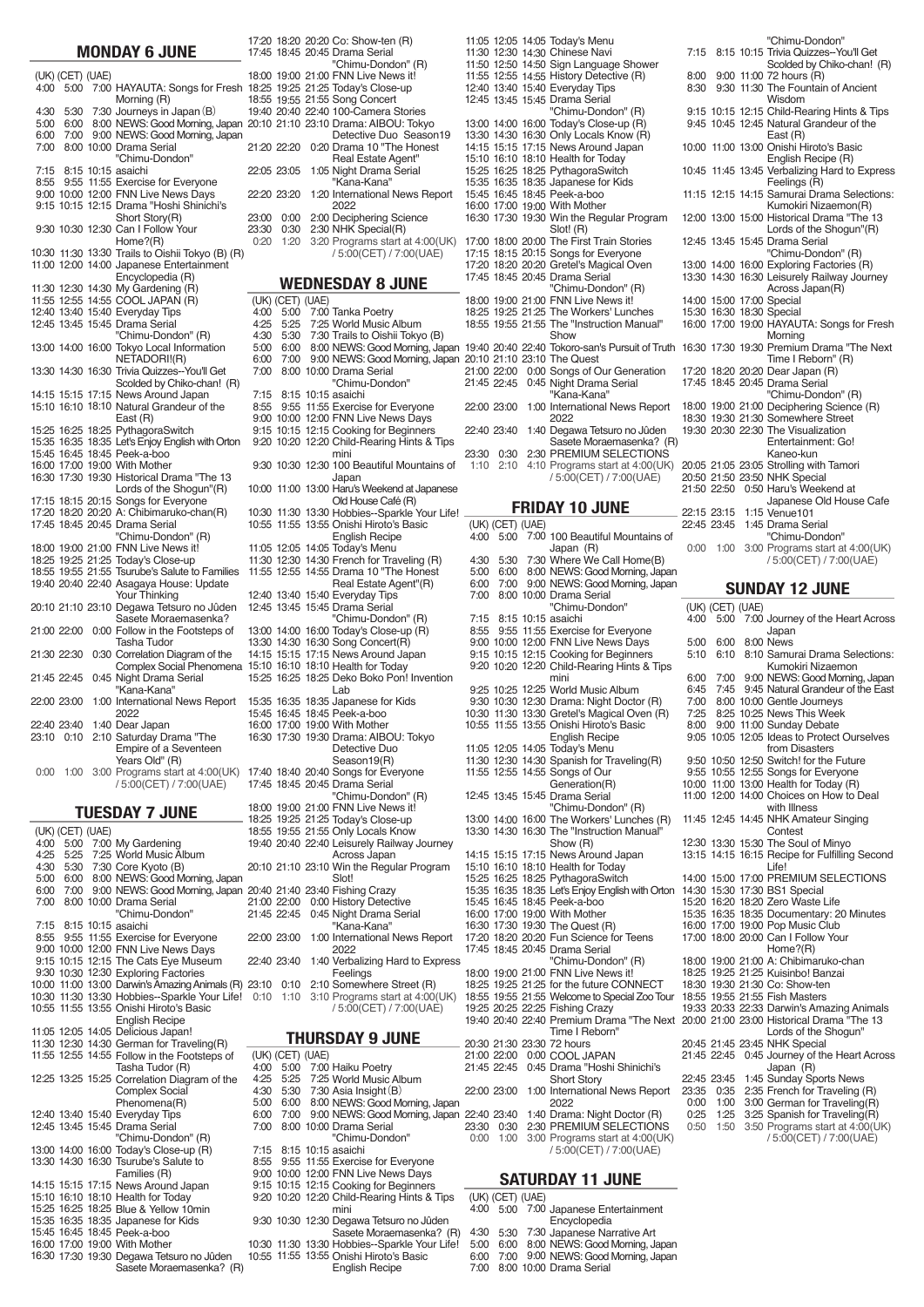### **MONDAY 13 JUNE**

(UK) (CET) (UAE) 4:00 5:00 7:00 HAYAUTA: Songs for Fresh 4:30 5:30 5:00 6:00 7:00 7:15 8:15 10:15 asaichi 8:55 9:55 11:55 Exercise for Everyone 9:00 9:15 10:00 10:15 12:00 12:15 FNN Live News Days Drama "Hoshi Shinichi's 9:30 10:30 12:30 Can I Follow Your Home?(R)<br>10:30 11:30 13:30 Trails to Oishii Tokyo (B) (R) 11:00 12:00 14:00 Japanese Entertainment 11:30 11:55 12:30 12:55 14:30 14:55 12:40 13:40 15:40 Everyday Tips 12:45 13:45 15:45 Drama Serial "Chimu-Dondon" (R) 13:00 14:00 16:00 for the future CONNECT (R) 13:30 14:30 16:30 Welcome to Special Zoo 14:00 15:00 17:00 Fishing Crazy 14:15 15:10 15:15 16:10 17:15 18:10 News Around Japan Natural Grandeur of the 15:25 16:25 18:25 PythagoraSwitch 15:35 15:45 16:35 16:45 18:35 18:45 Let's Enjoy English with Orton Peek-a-boo 16:00 17:00 19:00 With Mother 16:30 17:30 19:30 Historical Drama "The 13 17:15 18:15 20:15 Songs for Everyone 17:20 17:45 18:20 18:45 20:20 20:45 A: Chibimaruko-chan(R) Drama Serial 18:00 19:00 21:00 FNN Live News it! 18:25 18:55 19:25 19:55 21:25 21:55 Today's Close-up Tsurube's Salute to Families 19:40 20:40 22:40 Asagaya House: Update Your Thinking<br>20:10 21:10 23:10 Degawa Tetsuro no Jûden<br>Sasete Moraemasenka? 21:00 22:00 0:00 Follow in the Footsteps of 21:30 22:30 0:30 Correlation Diagram of the 21:45 22:45 0:45 Night Drama Serial 22:00 23:00 1:00 International News Report 22:40 23:40 1:40 Dear Japan 23:10 0:10 2:10 NHK Special(R) 0:00 1:00 3:00 Programs start at 4:00(UK) 6:00 7:00 9:00 NEWS: Good Morning, Japan 21:45 22:45 0:45 Night Drama Serial 8:00 10:00 Drama Serial Morning (R) "Chimu-Dondon" Short Story(R) Encyclopedia (R) My Gardening (R) COOL JAPAN (R) Tour (R) East (R) Lords of the Shogun"(R) "Chimu-Dondon" (R) Tasha Tudor Complex Social Phenomena 15:45 16:45 18:45 Peek-a-boo "Kana-Kana" 2022 / 5:00(CET) / 7:00(UAE)

### **TUESDAY 14 JUNE**

|      | (UK) (CET) (UAE) |                                               |       |
|------|------------------|-----------------------------------------------|-------|
| 4:00 |                  | 5:00 7:00 My Gardening                        | 21:00 |
| 4:25 |                  | 5:25 7:25 World Music Album                   | 21:45 |
| 4:30 |                  | 5:30 7:30 Core Kyoto (B)                      |       |
| 5:00 |                  | 6:00 8:00 NEWS: Good Morning, Japan 22:00     |       |
| 6:00 | 7:00             | 9:00 NEWS: Good Morning, Japan                |       |
| 7:00 |                  | 8:00 10:00 Drama Serial                       | 22:40 |
|      |                  | "Chimu-Dondon"                                |       |
|      |                  | 7:15 8:15 10:15 asaichi                       | 23:10 |
|      |                  | 8:55 9:55 11:55 Exercise for Everyone         | 0:10  |
|      |                  | 9:00 10:00 12:00 FNN Live News Days           |       |
|      |                  | 9:15 10:15 12:15 The Cats Eye Museum          |       |
|      |                  | 9:30 10:30 12:30 Exploring Factories          |       |
|      |                  | 10:00 11:00 13:00 Darwin's Amazing Animals    |       |
|      |                  | (R)                                           | (UK)  |
|      |                  | 10:30 11:30 13:30 Hobbies--Sparkle Your Life! | 4:00  |
|      |                  | 10:55 11:55 13:55 Onishi Hiroto's Basic       | 4:25  |
|      |                  | <b>English Recipe</b>                         | 4:30  |
|      |                  | 11:05 12:05 14:05 Documentary: 20 Minutes     | 5:00  |
|      |                  | 11:30 12:30 14:30 German for Traveling(R)     | 6:00  |
|      |                  | 11:55 12:55 14:55 Follow in the Footsteps of  | 7:00  |
|      |                  | Tasha Tudor (R)                               |       |
|      |                  | 12:25 13:25 15:25 Correlation Diagram of the  | 7:15  |
|      |                  | Complex Social                                | 8:55  |
|      |                  | Phenomena(R)                                  | 9:00  |
|      |                  | 12:40 13:40 15:40 Everyday Tips               | 9:15  |
|      |                  | 12:45 13:45 15:45 Drama Serial                | 9:20  |
|      |                  | "Chimu-Dondon" (R)                            |       |
|      |                  | 13:00 14:00 16:00 Today's Close-up (R)        | 9:30  |
|      |                  | 13:30 14:30 16:30 Tsurube's Salute to         |       |
|      |                  | Families (R)                                  | 10:30 |
|      |                  | 14:15 15:15 17:15 News Around Japan           | 10:55 |
|      |                  | 15:10 16:10 18:10 Health for Todav            |       |
|      |                  | 15:25 16:25 18:25 Blue & Yellow 10min         | 11:05 |
|      |                  | 15:35 16:35 18:35 Japanese for Kids           | 11:30 |
|      |                  | 15:45 16:45 18:45 Peek-a-boo                  | 11:50 |
|      |                  | 16:00 17:00 19:00 With Mother                 | 11:55 |
|      |                  | 16:30 17:30 19:30 Degawa Tetsuro no Jûden     | 12:40 |
|      |                  | Sasete Moraemasenka? (R)                      | 12:45 |
|      |                  | 17:20 18:20 20:20 Co: Show-ten (R)            |       |

7:30 Journeys in Japan (B) 20:10 21:10 23:10 PREMIUM SELECTIONS<br>8:00 NEWS: Good Morning, Japan 21:00 22:00 0:00 PREMIUM SELECTIONS 17:45 18:45 20:45 Drama Serial 18:00 19:00 21:00 FNN Live News it! 18:25 18:55 19:40 22:00 23:00 1:00 International News Report 22:40 23:40 23:10 0:00 0:10 1:00 2:10 3:00 NHK Special(R) Programs start at 4:00(UK) (UK) (CET) (UAE)  $4.00$ 4:25  $4:30$ 5:00 6:00 6:00 7:00 7:15 8:55 9:00 10:00 12:00 FNN Live News Days 9:15 9:20 10:15 10:20 12:15 12:20 Cooking for Beginners Child-Rearing Hints & Tips 9:30 10:30 12:30 100 Beautiful Mountains of 10:00 11:00 13:00 Haru's Weekend at Japanese 10:30 10:55 11:30 11:55 13:30 13:55 Hobbies--Sparkle Your Life! Onishi Hiroto's Basic 11:05 11:30 11:55 12:40 13:40 15:40 Everyday Tips 12:45 13:45 15:45 Drama Serial "Chimu-Dondon" (R) 13:00 14:00 16:00 Today's Close-up (R) 13:30 14:15 14:30 15:15 16:30 17:15 Song Concert(R) News Around Japan 15:10 16:10 18:10 Health for Today 15:25 16:25 18:25 Deko Boko Pon! Invention 15:35 16:35 18:35 Japanese for Kids 16:00 17:00 19:00 With Mother 16:30 17:30 19:30 PREMIUM SELECTIONS 17:15 18:15 20:15 Songs for Everyone 17:20 18:20 20:20 Documentary: 20 Minutes (R) 17:45 18:45 20:45 Drama Serial 18:00 19:00 21:00 FNN Live News it! 18:25 18:55 19:25 19:55 21:25 21:55 Today's Close-up Only Locals Know 19:40 20:40 22:40 Rural Japan "Satoyama" 19:50 20:50 22:50 Drama: My Ex-Boyfriend's 19:25 19:55 20:40  $5.00$  $5:25$  $5:30$ 7:00 9:00 NEWS: Good Morning, Japan 8:00 10:00 Drama Serial 8:15 10:15 asaichi 9:55 11:55 Exercise for Everyone 12:05 12:30 12:55 22:00 22:45 0:45 Night Drama Serial 23:00 23:40 0:10 2:10 Somewhere Street (R) 1:10 3:10 Programs start at 4:00(UK) (CET) (UAE)  $5:00$ 5:25 5:30  $6:00$ 7:00 8:00 10:00 Drama Serial 8:15 10:15 asaichi 9:55 11:55 Exercise for Everyone 10:00 12:00 FNN Live News Days 10:15 12:15 Cooking for Beginners 10:20 12:20 Child-Rearing Hints & Tips 10:30 12:30 The World Unknown to 11:30 11:55 13:30 13:55 Hobbies--Sparkle Your Life! Onishi Hiroto's Basic 12:05 14:05 Today's Menu 12:30 14:30 Chinese Navi 12:50 14:50 Sign Language Cafe 5min 21:25 21:55 22:40 1:40 Deciphering Science 7:00 Tanka Poetry 7:25 World Music Album 7:30 Trails to Oishii Tokyo (B) 8:00 NEWS: Good Morning, Japan 14:05 14:30 14:55 0:00 History Detective 1:00 International News Report 1:40 Verbalizing Hard to Express 7:00 Haiku Poetry 7:25 World Music Album 7:30 Asia Insight(B) 8:00 NEWS: Good Morning, Japan 9:00 NEWS: Good Morning, Japan "Chimu-Dondon" (R) Today's Close-up Song Concert 100-Camera Stories "Kana-Kana" 2022 / 5:00(CET) / 7:00(UAE) "Chimu-Dondon" mini Japan Old House Café (R) English Recipe Today's Menu French for Traveling (R) PREMIUM SELECTIONS Lab "Chimu-Dondon" (R) Last Will "Kana-Kana" 2022 **Feelings** / 5:00(CET) / 7:00(UAE) "Chimu-Dondon" mini Matsuko (R) English Recipe **THURSDAY 16 JUNE WEDNESDAY 15 JUNE**

> 12:55 14:55 History Detective (R) 13:40 15:40 Everyday Tips 13:45 15:45 Drama Serial

"Chimu-Dondon" (R)

|       |                  | 13:00 14:00 16:00 Today's Close-up (R)                                         |       |
|-------|------------------|--------------------------------------------------------------------------------|-------|
| 13:30 |                  | 14:30 16:30 Only Locals Know (R)                                               | 9:15  |
|       |                  | 14:15 15:15 17:15 News Around Japan                                            | 9:45  |
|       |                  | 15:10 16:10 18:10 Health for Today<br>15:25 16:25 18:25 PythagoraSwitch        |       |
|       |                  |                                                                                | 10:00 |
|       |                  |                                                                                |       |
|       |                  | 15:35 16:35 18:35 Japanese for Kids<br>15:35 16:35 18:35 Japanese for Kids     | 10:45 |
|       |                  | 16:00 17:00 19:00 With Mother                                                  |       |
|       |                  | 16:30 17:30 19:30 Drama: My Ex-Boyfriend's                                     | 11:15 |
|       |                  | Last Will (R)                                                                  |       |
|       |                  | 17:40 18:40 20:40 Songs for Everyone                                           | 12:00 |
|       |                  | 17:45 18:45 20:45 Drama Serial                                                 |       |
|       |                  | "Chimu-Dondon" (R)                                                             | 12:45 |
|       |                  | 18:00 19:00 21:00 FNN Live News it!                                            |       |
|       |                  | 18:25 19:25 21:25 The Workers' Lunches<br>18:55 19:55 21:55 PREMIUM SELECTIONS | 13:00 |
|       |                  |                                                                                | 13:30 |
|       |                  | 19:40 20:40 22:40 Tokoro-san's Pursuit of Truth                                | 14:00 |
|       |                  | 20:10 21:10 23:10 Why Did You Come To                                          | 15:00 |
|       |                  | Japan?                                                                         | 15:50 |
|       | 21:00 22:00      | 0:00 Songs of Our Generation                                                   |       |
|       | 21:45 22:45      | 0:45 Night Drama Serial                                                        |       |
|       |                  |                                                                                |       |
|       |                  | "Kana-Kana"                                                                    | 16:00 |
|       | 22:00 23:00      | 1:00 International News Report                                                 | 16:30 |
|       |                  | 2022                                                                           |       |
|       | 22:40 23:40      | 1:40 The World Unknown to                                                      | 17:20 |
|       |                  | Matsuko (R)                                                                    | 17:45 |
|       | 23:30 0:30       | 2:30 Strolling with Tamori(R)                                                  |       |
| 0:15  | 1:15             | 3:15 Programs start at 4:00(UK)                                                | 18:00 |
|       |                  | / 5:00(CET) / 7:00(UAE)                                                        | 18:30 |
|       |                  |                                                                                |       |
|       |                  |                                                                                | 19:30 |
|       |                  | <b>FRIDAY 17 JUNE</b>                                                          | 20:05 |
|       |                  |                                                                                | 20:50 |
|       | (UK) (CET) (UAE) |                                                                                | 21:50 |
| 4:00  | 5:00             | 7:00 100 Beautiful Mountains of                                                |       |
|       |                  | Japan (R)                                                                      | 22:15 |
| 4:30  | 5:30             | 7:30 Where We Call Home(B)                                                     | 22:45 |
| 5:00  |                  | 6:00 8:00 NEWS: Good Morning, Japan                                            |       |
|       |                  |                                                                                |       |
| 6:00  | 7:00             | 9:00 NEWS: Good Morning, Japan                                                 | 0:00  |
| 7:00  |                  | 8:00 10:00 Drama Serial                                                        |       |
|       |                  | "Chimu-Dondon"                                                                 |       |
| 7:15  |                  | 8:15 10:15 asaichi                                                             |       |
| 8:55  |                  | 9:55 11:55 Exercise for Everyone                                               |       |
|       |                  | 9:00 10:00 12:00 FNN Live News Days                                            | (UK)  |
|       |                  | 9:15 10:15 12:15 Cooking for Beginners                                         | 4:00  |
|       |                  | 9:20 10:20 12:20 Child-Rearing Hints & Tips                                    |       |
|       |                  | mini                                                                           | 5:00  |
|       |                  |                                                                                |       |
|       |                  |                                                                                |       |
|       |                  | 9:25 10:25 12:25 World Music Album                                             | 5:10  |
|       |                  | 9:30 10:30 12:30 Drama: Night Doctor (R)                                       |       |
|       |                  | 10:30 11:30 13:30 Gretel's Magical Oven                                        | 6:00  |
|       |                  | 10:55 11:55 13:55 Onishi Hiroto's Basic                                        | 6:45  |
|       |                  | <b>English Recipe</b>                                                          | 7:00  |
|       |                  | 11:05 12:05 14:05 Today's Menu                                                 | 7:25  |
|       |                  | 11:30 12:30 14:30 Gentle Journeys (R)                                          | 8:00  |
|       |                  |                                                                                |       |
|       |                  | 11:55 12:55 14:55 Songs of Our                                                 | 9:05  |
|       |                  | Generation(R)                                                                  |       |
|       |                  | 12:45 13:45 15:45 Drama Serial                                                 | 9:50  |
|       |                  | "Chimu-Dondon" (R)                                                             | 9:55  |
|       |                  | 13:00 14:00 16:00 The Workers' Lunches (R)                                     | 10:00 |
|       |                  | 13:30 14:30 16:30 PREMIUM SELECTIONS                                           | 11:00 |
| 14:15 |                  | 15:15 17:15 News Around Japan                                                  |       |
|       |                  | 15:10 16:10 18:10 Health for Today                                             | 11:45 |
| 15:25 |                  | 16:25 18:25 PythagoraSwitch                                                    |       |
| 15:35 |                  |                                                                                |       |
|       |                  | 16:35 18:35 Let's Enjoy English with Orton                                     | 12:30 |
|       |                  | 15:45 16:45 18:45 Peek-a-boo                                                   | 14:00 |
|       |                  | 16:00 17:00 19:00 With Mother                                                  |       |
|       |                  | 16:30 17:30 19:30 Why Did You Come To                                          | 14:45 |
|       |                  | Japan? (R)                                                                     | 15:00 |
|       |                  | 17:15 18:15 20:15 Songs for Everyone                                           | 15:50 |
|       |                  | 17:20 18:20 20:20 Fun Science for Teens                                        |       |
|       |                  | 17:45 18:45 20:45 Drama Serial                                                 |       |
|       |                  | "Chimu-Dondon" (R)                                                             | 16:00 |
|       |                  | 18:00 19:00 21:00 FNN Live News it!                                            | 17:00 |
|       |                  |                                                                                |       |
|       |                  | 18:25 19:25 21:25 Tokyo Local Information                                      |       |
|       |                  | <b>NETADORI!</b>                                                               | 18:00 |
|       |                  | 18:55 19:55 21:55 Trivia Quizzes--You'll Get                                   | 18:30 |
|       |                  | Scolded by Chiko-chan!                                                         | 18:55 |
|       |                  | 19:40 20:40 22:40 Premium Drama "The Next                                      | 19:33 |
|       |                  | Time I Reborn"                                                                 | 20:00 |
|       |                  | 20:30 21:30 23:30 72 hours                                                     |       |
|       | 21:00 22:00      |                                                                                | 20:45 |
|       | 21:45 22:45      | 0:00 COOL JAPAN                                                                | 21:45 |
|       |                  | 0:45 Drama "Hoshi Shinichi's                                                   |       |
|       |                  | Short Story                                                                    |       |
|       | 22:00 23:00      | 1:00 International News Report                                                 | 22:45 |
|       |                  | 2022                                                                           | 23:35 |
|       | 22:40 23:40      | 1:40 Drama: Night Doctor (R)                                                   | 0:00  |
| 23:30 | 0:30             | 2:30 The Visualization                                                         | 0:25  |
|       |                  | Entertainment: Go!                                                             |       |
|       |                  | Kaneo-kun(R)                                                                   |       |
| 0:03  | 1:03             | 3:03 Programs start at 4:00(UK)                                                |       |
|       |                  | / 5:00(CET) / 7:00(UAE)                                                        |       |

### **SATURDAY 18 JUNE**

|      | (UK) (CET) (UAE) |                                            |
|------|------------------|--------------------------------------------|
|      |                  | 4:00 5:00 7:00 Japanese Entertainment      |
|      |                  | Encyclopedia                               |
| 4:30 |                  | 5:30 7:30 Japanese Narrative Art           |
| 5:00 |                  | 6:00 8:00 NEWS: Good Morning, Japan        |
| 6:00 |                  | 7:00 9:00 NEWS: Good Morning, Japan        |
| 7.00 |                  | 8:00 10:00 Drama Serial                    |
|      |                  | "Chimu-Dondon"                             |
|      |                  | 7:15 8:15 10:15 Trivia Quizzes--You'll Get |
|      |                  | Scolded by Chiko-chan! (R)                 |
| 8:00 |                  | 9:00 11:00 72 hours (R)                    |
| 8:30 |                  | 9:30 11:30 The Fountain of Ancient         |
|      |                  |                                            |

|      |             | Wisdom                                                                                  |
|------|-------------|-----------------------------------------------------------------------------------------|
|      |             | 9:15 10:15 12:15 Child-Rearing Hints & Tips<br>9:45 10:45 12:45 Natural Grandeur of the |
|      |             | East (R)                                                                                |
|      |             | 10:00 11:00 13:00 Onishi Hiroto's Basic                                                 |
|      |             | English Recipe (R)                                                                      |
|      |             | 10:45 11:45 13:45 Verbalizing Hard to Express                                           |
|      |             | Feelings (R)                                                                            |
|      |             | 11:15 12:15 14:15 Samurai Drama Selections:                                             |
|      |             | Kumokiri Nizaemon(R)                                                                    |
|      |             | 12:00 13:00 15:00 Historical Drama "The 13                                              |
|      |             | Lords of the Shogun"(R)                                                                 |
|      |             | 12:45 13:45 15:45 Drama Serial                                                          |
|      |             | "Chimu-Dondon" (R)                                                                      |
|      |             | 13:00 14:00 16:00 Exploring Factories (R)                                               |
|      |             | 13:30 14:30 16:30 PREMIUM SELECTIONS                                                    |
|      |             | 14:00 15:00 17:00 PREMIUM SELECTIONS                                                    |
|      |             | 15:00 16:00 18:00 PREMIUM SELECTIONS                                                    |
|      |             | 15:50 16:50 18:50 Maiko-san Chi no                                                      |
|      |             | Makanai-san - Kiyo in Kyoto:                                                            |
|      |             | From the Maiko House -                                                                  |
|      |             | 16:00 17:00 19:00 J-MELO                                                                |
|      |             | 16:30 17:30 19:30 Premium Drama "The Next                                               |
|      |             | Time I Reborn" (R)                                                                      |
|      |             | 17:20 18:20 20:20 Dear Japan (R)                                                        |
|      |             | 17:45 18:45 20:45 Drama Serial                                                          |
|      |             | "Chimu-Dondon" (R)                                                                      |
|      |             | 18:00 19:00 21:00 Deciphering Science (R)                                               |
|      |             | 18:30 19:30 21:30 Somewhere Street                                                      |
|      |             | 19:30 20:30 22:30 PREMIUM SELECTIONS                                                    |
|      |             | 20:05 21:05 23:05 Strolling with Tamori                                                 |
|      |             | 20:50 21:50 23:50 NHK Special                                                           |
|      |             | 21:50 22:50 0:50 Haru's Weekend at                                                      |
|      |             | Japanese Old House Cafe                                                                 |
|      |             | 22:15 23:15 1:15 Venue101                                                               |
|      | 22:45 23:45 | 1:45 Drama Serial                                                                       |
|      |             | "Chimu-Dondon"                                                                          |
| 0:00 | 1:00        | 3:00 Programs start at 4:00(UK)                                                         |
|      |             | / 5:00(CET) / 7:00(UAE)                                                                 |

## **SUNDAY 19 JUNE**

|      | (UK) (CET) (UAE) |                                                                                          |
|------|------------------|------------------------------------------------------------------------------------------|
| 4:00 |                  | 5:00 7:00 Journey of the Heart Across                                                    |
|      |                  | Japan                                                                                    |
| 5:00 |                  | 6:00 8:00 News                                                                           |
| 5:10 |                  | 6:10 8:10 Samurai Drama Selections:                                                      |
|      |                  | Kumokiri Nizaemon                                                                        |
|      |                  | 6:00 7:00 9:00 NEWS: Good Morning, Japan                                                 |
|      | 6:45 7:45        | 9:45 Natural Grandeur of the East                                                        |
|      |                  | 7:00 8:00 10:00 Gentle Journeys                                                          |
|      |                  | 7:25 8:25 10:25 News This Week                                                           |
| 8:00 |                  | 9:00 11:00 Sunday Debate<br>9:05 10:05 12:05 Ideas to Protect Ourselves                  |
|      |                  | from Disasters                                                                           |
|      |                  | 9:50 10:50 12:50 Switch! for the Future                                                  |
|      |                  | 9:55 10:55 12:55 Songs for Everyone                                                      |
|      |                  |                                                                                          |
|      |                  | 10:00 11:00 13:00 Health for Today (R)<br>11:00 12:00 14:00 Choices on How to Deal       |
|      |                  | with Illness                                                                             |
|      |                  | 11:45 12:45 14:45 NHK Amateur Singing                                                    |
|      |                  | Contest                                                                                  |
|      |                  | 12:30 13:30 15:30 Songs of Japanese Spirit                                               |
|      |                  | 14:00 15:00 17:00 Recipe for Fulfilling Second                                           |
|      |                  | Life!                                                                                    |
|      |                  | 14:45 15:45 17:45 Zero Waste Life                                                        |
|      |                  | 15:00 16:00 18:00 PREMIUM SELECTIONS                                                     |
|      |                  | 15:50 16:50 18:50 Maiko-san Chi no                                                       |
|      |                  | Makanai-san - Kiyo in Kyoto:                                                             |
|      |                  | From the Maiko House -                                                                   |
|      |                  | 16:00 17:00 19:00 Pop Music Club                                                         |
|      |                  | 17:00 18:00 20:00 Why Did You Come To                                                    |
|      |                  | Japan? (R)                                                                               |
|      |                  | 18:00 19:00 21:00 A: Chibimaruko-chan                                                    |
|      |                  | 18:30 19:30 21:30 Co: Show-ten<br>18:55 19:55 21:55 Fish Masters                         |
|      |                  |                                                                                          |
|      |                  | 19:33 20:33 22:33 Darwin's Amazing Animals<br>20:00 21:00 23:00 Historical Drama "The 13 |
|      |                  | Lords of the Shogun"                                                                     |
|      |                  | 20:45 21:45 23:45 NHK Special                                                            |
|      | 21:45 22:45      | 0:45 Journey of the Heart Across                                                         |
|      |                  | Japan (R)                                                                                |
|      | 22:45 23:45      | 1:45 Sunday Sports News                                                                  |
|      | 23:35 0:35       | 2:35 French for Traveling (R)                                                            |
|      | $0:00$ 1:00      | 3:00 German for Traveling(R)                                                             |
|      | $0:25$ 1:25      | 3:25 Programs start at 4:00(UK)                                                          |
|      |                  | / 5:00(CET) / 7:00(UAE)                                                                  |
|      |                  |                                                                                          |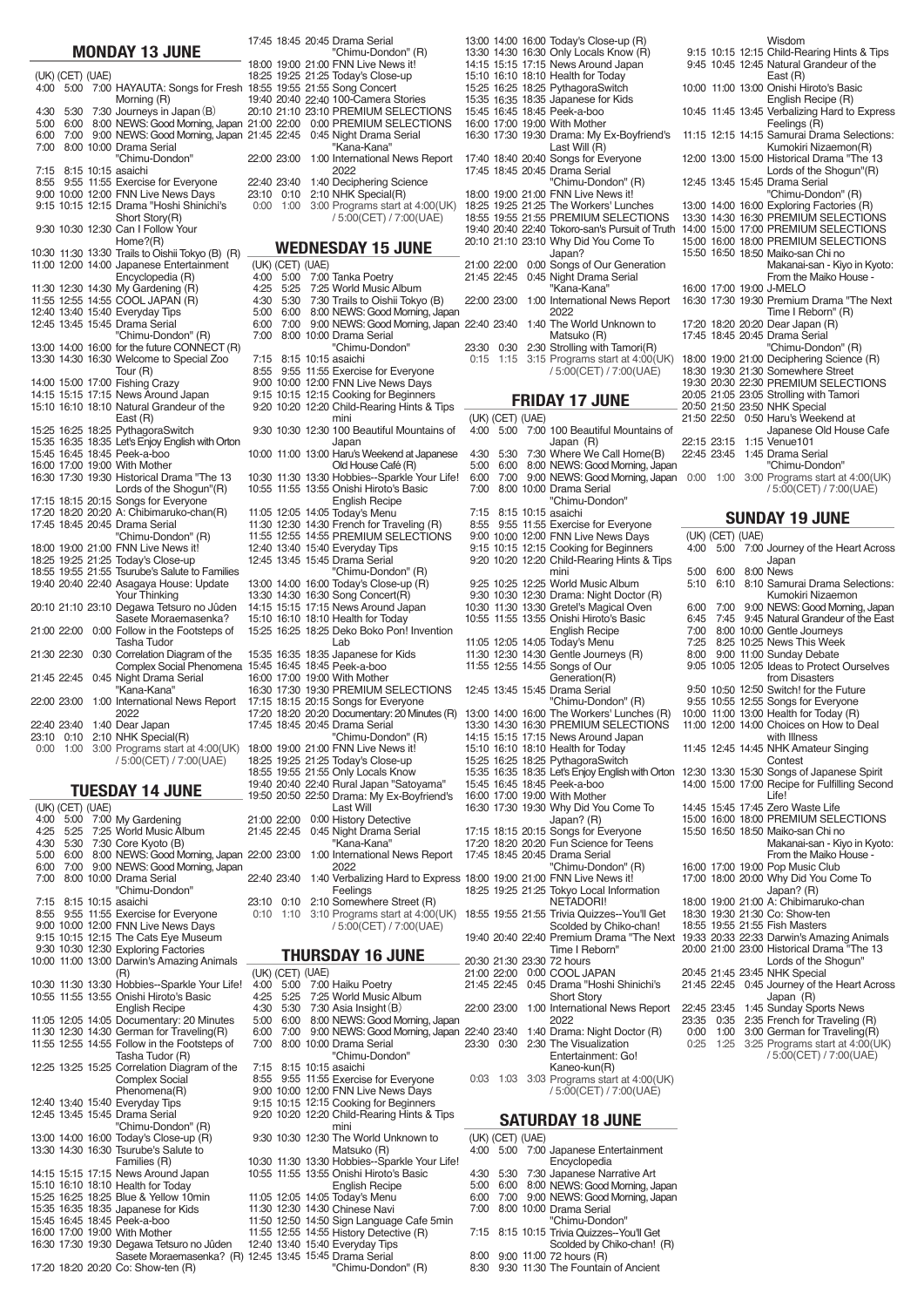|       |                   | <b>IVIUNDAY</b>   | ZU JUNE                                          |  |
|-------|-------------------|-------------------|--------------------------------------------------|--|
|       | (UK) (CET) (UAE)  |                   |                                                  |  |
| 4:00  | 5:00              |                   | 7:00 J-MELO (R)                                  |  |
|       |                   |                   |                                                  |  |
| 4:30  | 5:30              |                   | 7:30 Journeys in Japan (B)                       |  |
| 5:00  | 6:00              |                   | 8:00 NEWS: Good Morning, Japan                   |  |
| 6:00  | 7:00              |                   | 9:00 NEWS: Good Morning, Japan                   |  |
| 7:00  |                   |                   | 8:00 10:00 Drama Serial                          |  |
|       |                   |                   | "Chimu-Dondon"                                   |  |
| 7:15  | 8:15              |                   | 10:15 asaichi                                    |  |
| 8:55  | 9:55              |                   | 11:55 Exercise for Everyone                      |  |
| 9:00  |                   |                   | 10:00 12:00 FNN Live News Days                   |  |
| 9:15  |                   |                   | 10:15 12:15 Drama "Hoshi Shinichi's              |  |
|       |                   |                   |                                                  |  |
|       |                   |                   | Short Story(R)                                   |  |
|       |                   | 9:30 10:30 12:30  | Why Did You Come To                              |  |
|       |                   |                   | Japan? (R)                                       |  |
|       | 10:30 11:30 13:30 |                   | Trails to Oishii Tokyo (B) (R)                   |  |
|       |                   |                   | 11:00 12:00 14:00 Japanese Entertainment         |  |
|       |                   |                   | Encyclopedia (R)                                 |  |
|       | 11:30 12:30       |                   | 14:30 My Gardening (R)                           |  |
|       |                   |                   | 11:55 12:55 14:55 COOL JAPAN (R)                 |  |
|       |                   |                   | 12:40 13:40 15:40 Everyday Tips                  |  |
|       |                   | 12:45 13:45 15:45 | Drama Serial                                     |  |
|       |                   |                   |                                                  |  |
|       |                   |                   | "Chimu-Dondon" (R)                               |  |
|       | 13:00 14:00 16:00 |                   | Tokyo Local Information                          |  |
|       |                   |                   | NETADORI!(R)                                     |  |
|       | 13:30 14:30 16:30 |                   | Trivia Quizzes--You'll Get                       |  |
|       |                   |                   | Scolded by Chiko-chan! (R)                       |  |
|       | 14:15 15:15 17:15 |                   | News Around Japan                                |  |
|       |                   |                   | 15:10 16:10 18:10 Natural Grandeur of the        |  |
|       |                   |                   | East (R)                                         |  |
|       |                   | 15:25 16:25 18:25 | PythagoraSwitch                                  |  |
|       |                   |                   | 15:35 16:35 18:35 Let's Enjoy English with Orton |  |
|       |                   |                   | 15:45 16:45 18:45 Peek-a-boo                     |  |
|       |                   |                   | 16:00 17:00 19:00 With Mother                    |  |
|       |                   |                   |                                                  |  |
|       |                   |                   | 16:30 17:30 19:30 Historical Drama "The 13       |  |
|       |                   |                   | Lords of the Shogun"(R)                          |  |
|       | 17:15 18:15 20:15 |                   | Songs for Everyone                               |  |
|       |                   | 17:20 18:20 20:20 | A: Chibimaruko-chan(R)                           |  |
| 17:45 | 18:45 20:45       |                   | Drama Serial                                     |  |
|       |                   |                   | "Chimu-Dondon" (R)                               |  |
|       | 18:00 19:00 21:00 |                   | FNN Live News it!                                |  |
|       | 18:25 19:25 21:25 |                   | Today's Close-up                                 |  |
|       | 18:55 19:55 21:55 |                   | Tsurube's Salute to                              |  |
|       |                   |                   | Families                                         |  |
|       |                   |                   |                                                  |  |
|       | 19:40 20:40 22:40 |                   | Asagaya House: Update                            |  |
|       |                   |                   | Your Thinking                                    |  |
|       | 20:10 21:10 23:10 |                   | The World Unknown to                             |  |
|       |                   |                   | Matsuko                                          |  |
|       | 21:00 22:00       |                   | 0:00 At Home with Venetia in                     |  |
|       |                   |                   | Kyoto                                            |  |
|       | 21:30 22:30       |                   | 0:30 Correlation Diagram of the                  |  |
|       |                   |                   | Complex Social Phenomena                         |  |
|       | 21:45 22:45       | 0:45              |                                                  |  |
|       |                   |                   | Night Drama Serial                               |  |
|       |                   |                   | "Kana-Kana"                                      |  |
|       | 22:00 23:00       |                   | 1:00 International News Report                   |  |
|       |                   |                   | 2022                                             |  |
|       | 22:40 23:40       |                   | 1:40 Dear Japan                                  |  |
| 23:10 | 0:10              |                   | 2:10 NHK Special(R)                              |  |
| 0:00  | 1:00              |                   | 3:00 Programs start at 4:00(UK)                  |  |
|       |                   |                   | / 5:00(CET) / 7:00(UAE)                          |  |

**MONDAY 20 JUNE**

|--|

| (UK) (CET) (UAE) |                                                                                          |      |                  | 18:55 19:55 21:55 Only Locals Know                    |
|------------------|------------------------------------------------------------------------------------------|------|------------------|-------------------------------------------------------|
|                  | 4:00 5:00 7:00 My Gardening                                                              |      |                  | 19:40 20:40 22:40 Leisurely Railway Journey           |
|                  | 4:25 5:25 7:25 World Music Album                                                         |      |                  | Across Japan                                          |
|                  | 4:30 5:30 7:30 Core Kyoto (B)                                                            |      |                  | 20:10 21:10 23:10 Drama: My Ex-Boyfriend's            |
|                  | 5:00 6:00 8:00 NEWS: Good Morning, Japan                                                 |      |                  | Last Will                                             |
|                  | 6:00 7:00 9:00 NEWS: Good Morning, Japan 21:00 22:00                                     |      |                  | 0:00 History Detective                                |
|                  | 7:00 8:00 10:00 Drama Serial                                                             |      | 21:45 22:45      | 0:45 Night Drama Serial                               |
|                  | "Chimu-Dondon"                                                                           |      |                  | "Kana-Kana"                                           |
|                  | 7:15 8:15 10:15 asaichi                                                                  |      | 22:00 23:00      | 1:00 International News Report                        |
|                  | 8:55 9:55 11:55 Exercise for Everyone                                                    |      |                  | 2022                                                  |
|                  | 9:00 10:00 12:00 FNN Live News Days                                                      |      | 22:40 23:40      | 1:40 Verbalizing Hard to Expres                       |
|                  | 9:15 10:15 12:15 Maiko-san Chi no                                                        |      |                  | Feelings                                              |
|                  | Makanai-san - Kiyo in                                                                    |      | 23:10 0:10       | 2:10 Somewhere Street (R)                             |
|                  | Kyoto: From the Maiko                                                                    | 0:10 | 1:10             | 3:10 Programs start at 4:00(UK                        |
|                  | House $ (R)$                                                                             |      |                  | / 5:00(CET) / 7:00(UAE)                               |
|                  | 9:30 10:30 12:30 Exploring Factories                                                     |      |                  |                                                       |
|                  | 10:00 11:00 13:00 Darwin's Amazing Animals                                               |      |                  | <b>THURSDAY 23 JUNE</b>                               |
|                  | (R)                                                                                      |      |                  |                                                       |
|                  | 10:30 11:30 13:30 Hobbies--Sparkle Your Life!<br>10:55 11:55 13:55 Onishi Hiroto's Basic | 4:00 | (UK) (CET) (UAE) |                                                       |
|                  |                                                                                          | 4:25 |                  | 5:00 7:00 Haiku Poetry<br>5:25 7:25 World Music Album |
|                  | <b>English Recipe</b><br>11:05 12:05 14:05 Delicious Japan!                              | 4:30 |                  | 5:30 7:30 Asia Insight (B)                            |
|                  | 11:30 12:30 14:30 German for Traveling(R)                                                |      |                  | 5:00 6:00 8:00 NEWS: Good Morning, Japa               |
|                  | 11:55 12:55 14:55 At Home with Venetia in                                                |      | 6:00 7:00        | 9:00 NEWS: Good Morning, Japa                         |
|                  | Kyoto (R)                                                                                | 7:00 |                  | 8:00 10:00 Drama Serial                               |
|                  | 12:25 13:25 15:25 Correlation Diagram of the                                             |      |                  | "Chimu-Dondon"                                        |
|                  | <b>Complex Social</b>                                                                    | 7:15 |                  | 8:15 10:15 asaichi                                    |
|                  | Phenomena(R)                                                                             | 8:55 |                  | 9:55 11:55 Exercise for Everyone                      |
|                  | 12:40 13:40 15:40 Everyday Tips                                                          |      |                  | 9:00 10:00 12:00 FNN Live News Days                   |
|                  | 12:45 13:45 15:45 Drama Serial                                                           |      |                  | 9:15 10:15 12:15 Cooking for Beginners                |
|                  | "Chimu-Dondon" (R)                                                                       |      |                  | 9:20 10:20 12:20 Child-Rearing Hints & Tips           |
|                  | 13:00 14:00 16:00 Today's Close-up (R)                                                   |      |                  | mini                                                  |
|                  | 13:30 14:30 16:30 Tsurube's Salute to                                                    |      |                  | 9:30 10:30 12:30 The World Unknown to                 |
|                  | Families (R)                                                                             |      |                  | Matsuko (R)                                           |
|                  | 14:15 15:15 17:15 News Around Japan                                                      |      |                  | 10:30 11:30 13:30 Hobbies--Sparkle Your Life          |
|                  | 15:10 16:10 18:10 Health for Today                                                       |      |                  | 10:55 11:55 13:55 Onishi Hiroto's Basic               |
|                  | 15:25 16:25 18:25 Blue & Yellow 10min                                                    |      |                  | <b>English Recipe</b>                                 |
|                  | 15:35 16:35 18:35 Japanese for Kids                                                      |      |                  | 11:05 12:05 14:05 Today's Menu                        |
|                  | 15:45 16:45 18:45 Peek-a-boo                                                             |      |                  | 11:30 12:30 14:30 Chinese Navi                        |
|                  | 16:00 17:00 19:00 With Mother                                                            |      |                  | 11:50 12:50 14:50 Sign Language Cafe 5min             |
|                  |                                                                                          |      |                  |                                                       |

#### 16:30 17:30 19:30 The World Unknown to 17:20 18:20 20:20 Co: Show-ten (R) 17:45 18:45 20:45 Drama Serial "Chimu-Dondon" (R) 18:00 19:00 21:00 FNN Live News it! 18:25 18:55 19:40 20:10 21:10 23:10 Drama: 10 Counts for the 21:10 21:55 22:10 22:55 0:10 0:55 PREMIUM SELECTIONS Night Drama Serial Kana-Kana"<br>22:10 23:10 1:10 International News Report 22:50 23:50 1:50 Deciphering Science 23:20 0:10 0:20 1:10 2:20 3:10 NHK Special(R) Programs start at 4:00(UK) (UK) (CET) (UAE) 4:00 4:25 4:30 5:00 6:00 6:00 7:00 7:15 8:15 10:15 asaichi 8:55 9:00 10:00 12:00 FNN Live News Days 9:15 9:20 10:15 10:20 12:15 12:20 Cooking for Beginners Child-Rearing Hints & Tips 9:30 10:30 12:30 100 Beautiful Mountains of 10:00 11:00 13:00 Haru's Weekend at Japanese 10:30 11:30 13:30 Hobbies--Sparkle Your Life! 10:55 11:55 13:55 Onishi Hiroto's Basic 11:05 11:30 11:55 12:40 12:45 13:40 13:45 15:40 15:45 Everyday Tips Drama Serial 13:00 13:30 14:15 15:10 16:10 18:10 Health for Today 15:25 15:35 16:25 16:35 18:25 18:35 ERU ERU Japanese for Kids 15:45 16:45 18:45 Peek-a-boo 16:00 16:30 17:00 17:30 19:00 19:30 With Mother Drama: 10 Counts for the 17:30 18:30 20:30 Songs for Everyone 17:45 18:45 20:45 Drama Serial "Chimu-Dondon" (R) 18:00 19:00 21:00 FNN Live News it! 18:25 18:55 19:25 19:55 21:25 21:55 Today's Close-up Only Locals Know 19:40 20:40 22:40 Leisurely Railway Journey 20:10 21:10 23:10 Drama: My Ex-Boyfriend's Last Will 21:00 21:45 22:00 22:45 0:00 0:45 History Detective Night Drama Serial "Kana-Kana" 22:00 23:00 1:00 International News Report 22:40 23:40 1:40 Verbalizing Hard to Express 23:10 0:10 2:10 Somewhere Street (R)  $10$ (UK) 4:00 (CET) 5:00 (UAE) 7:00 4:25 --<br>30 --<br>00 6:00 7:00 7:15 8:55 9:00 9:55 10:00 11:55 12:00 Exercise for Everyone FNN Live News Days 9:15 10:15 12:15 Cooking for Beginners 9:20 10:20 12:20 Child-Rearing Hints & Tips 19:25 19:55 20:40 5:00  $5:25$ 5:30 7:00 8:00 10:00 Drama Serial 9:55 11:55 Exercise for Everyone 12:05 12:30 12:55 14:00 14:30 15:15 1:10 3:10 Programs start at 4:00(UK) / 5:00(CET) / 7:00(UAE) 19:40 20:40 22:40 Premium Drama "The Next Time I Reborn" 5:25 5:30 6:00 7:00 8:00 10:00 Drama Serial 8:15 10:15 asaichi 21:25 21:55 22:40 7:00 Tanka Poetry 7:25 World Music Album 7:30 Trails to Oishii Tokyo (B) 8:00 NEWS: Good Morning, Japan 9:00 NEWS: Good Morning, Japan 14:05 14:30 14:55 16:00 16:30 17:15 7:25 World Music Album 7:30 Asia Insight(B) 8:00 NEWS: Good Morning, Japan 23:30 0:30 2:30 PREMIUM SELECTIONS 9:00 NEWS: Good Morning, Japan 0:03 1:03 3:03 Programs start at 4:00(UK) Matsuko (R) Today's Close-up Song Concert 100-Camera Stories Future 2022 / 5:00(CET) / 7:00(UAE) "Chimu-Dondon" mini Japan Old House Café (R) English Recipe Today's Menu French for Traveling (R) PREMIUM SELECTIONS "Chimu-Dondon" (R) Today's Close-up (R) Song Concert(R) News Around Japan Future (R) Across Japan 2022 Feelings 7:00 Haiku Poetry "Chimu-Dondon" mini 11:55 12:55 14:55 History Detective (R) 12:40 13:40 15:40 Everyday Tips 12:45 13:45 15:45 Drama Serial 13:00 14:00 16:00 Today's Close-up (R) 13:30 14:30 16:30 Only Locals Know (R) 15:10 15:25 15:35 15:45 16:00 16:30 17:15 17:20 17:45 18:00 18:25 18:55 19:40 20:10 21:00 21:45 22:00 22:40 23:30 0:15 (UK) 4:00 4:30 5:00 6:00 7:00 7:15 8:55 9:00 9:15 9:20 9:25 9:30 10:30 10:55 11:05 11:30 11:55 12:45 13:00 13:30 15:10 15:25 16:10 16:25 18:10 18:25 Health for Today PythagoraSwitch 15:35 16:35 18:35 Let's Enjoy English with Orton 15:45 16:45 18:45 Peek-a-boo 16:00 17:00 19:00 With Mother 16:30 17:30 19:30 The Quest (R) 17:20 18:20 20:20 Fun Science for Teens 17:45 18:45 20:45 Drama Serial "Chimu-Dondon" (R) 18:00 19:00 21:00 FNN Live News it! 18:25 19:25 21:25 Tokyo Local Information 18:55 19:55 21:55 Trivia Quizzes--You'll Get 20:30 21:30 23:30 72 hours 21:00 21:45 22:00 22:45 0:00 0:45 PREMIUM SELECTIONS Drama "Hoshi Shinichi's Short Story 22:00 23:00 1:00 International News Report 22:40 23:40 1:40 Drama: Night Doctor (R) (UK) 4:00 4:30 **THURSDAY 23 JUNE WEDNESDAY 22 JUNE**

| 14:15 |                  | 15:15 17:15 News Around Japan                                                  |
|-------|------------------|--------------------------------------------------------------------------------|
|       |                  | 15:10 16:10 18:10 Health for Today                                             |
|       |                  | 15:25 16:25 18:25 PythagoraSwitch                                              |
|       |                  | 15:35 16:35 18:35 Japanese for Kids                                            |
|       |                  | 15:45 16:45 18:45 Peek-a-boo                                                   |
|       |                  | 16:00 17:00 19:00 With Mother                                                  |
|       |                  | 16:30 17:30 19:30 Drama: My Ex-Boyfriend's                                     |
|       |                  | Last Will (R)                                                                  |
|       |                  | 17:15 18:15 20:15 Songs for Everyone                                           |
|       |                  | 17:20 18:20 20:20 Gretel's Magical Oven                                        |
|       |                  | 17:45 18:45 20:45 Drama Serial                                                 |
|       |                  | "Chimu-Dondon" (R)                                                             |
|       |                  | 18:00 19:00 21:00 FNN Live News it!                                            |
|       |                  | 18:25 19:25 21:25 The Workers' Lunches                                         |
|       |                  | 18:55 19:55 21:55 PREMIUM SELECTIONS                                           |
|       |                  |                                                                                |
|       |                  | 19:40 20:40 22:40 Tokoro-san's Pursuit of Truth<br>20:10 21:10 23:10 The Quest |
|       |                  | 21:00 22:00 0:00 Songs of Our Generation                                       |
|       | 21:45 22:45      | 0:45 Night Drama Serial                                                        |
|       |                  | "Kana-Kana"                                                                    |
|       |                  |                                                                                |
|       | 22:00 23:00      | 1:00 International News Report                                                 |
|       |                  | 2022                                                                           |
|       | 22:40 23:40      | 1:40 The World Unknown to                                                      |
|       |                  | Matsuko (R)                                                                    |
| 23:30 | 0:30             | 2:30 Strolling with Tamori(R)                                                  |
| 0:15  | 1:15             | 3:15 Programs start at 4:00(UK)                                                |
|       |                  | / 5:00(CET) / 7:00(UAE)                                                        |
|       |                  |                                                                                |
|       |                  |                                                                                |
|       |                  | <b>FRIDAY 24 JUNE</b>                                                          |
|       |                  |                                                                                |
|       | (UK) (CET) (UAE) |                                                                                |
| 4:00  | 5:00             | 7:00 100 Beautiful Mountains of                                                |
|       |                  | Japan (R)                                                                      |
| 4:30  | 5:30             | 7:30 Where We Call Home(B)                                                     |
| 5:00  | 6:00             | 8:00 NEWS: Good Morning, Japan                                                 |
| 6:00  | 7:00             | 9:00 NEWS: Good Morning, Japan                                                 |
| 7:00  |                  | 8:00 10:00 Drama Serial                                                        |
|       |                  | "Chimu-Dondon"                                                                 |
| 7:15  |                  | 8:15 10:15 asaichi                                                             |
| 8:55  |                  | 9:55 11:55 Exercise for Everyone                                               |
|       |                  | 9:00 10:00 12:00 FNN Live News Days                                            |
| 9:15  |                  | 10:15 12:15 Cooking for Beginners                                              |
|       |                  | 9:20 10:20 12:20 Child-Rearing Hints & Tips                                    |
|       |                  | mini                                                                           |
|       |                  | 9:25 10:25 12:25 World Music Album                                             |
|       |                  |                                                                                |
|       |                  | 9:30 10:30 12:30 Drama: Night Doctor (R)                                       |
|       |                  | 10:30 11:30 13:30 Gretel's Magical Oven (R)                                    |
|       | 10:55 11:55      | 13:55 Onishi Hiroto's Basic                                                    |
|       |                  | <b>English Recipe</b>                                                          |
|       | 11:05 12:05      | 14:05 Today's Menu                                                             |
|       | 11:30 12:30      | 14:30 Spanish for Traveling(R)                                                 |
| 11:55 | 12:55            | 14:55 Songs of Our                                                             |
|       |                  | Generation(R)                                                                  |
|       |                  | 12:45 13:45 15:45 Drama Serial                                                 |
|       |                  | "Chimu-Dondon" (R)                                                             |
|       |                  | 13:00 14:00 16:00 The Workers' Lunches (R)                                     |
| 14:15 | 15:15            | 13:30 14:30 16:30 PREMIUM SELECTIONS<br>17:15 News Around Japan                |

"Chimu-Dondon" (R)

|                   |      |                  | Wisdom<br>9:15 10:15 12:15 Child-Rearing Hints & Tips      |
|-------------------|------|------------------|------------------------------------------------------------|
|                   |      |                  | 9:45 10:45 12:45 Natural Grandeur of the                   |
|                   |      |                  | East (R)                                                   |
|                   |      |                  | 10:00 11:00 13:00 Onishi Hiroto's Basic                    |
|                   |      |                  | English Recipe (R)                                         |
|                   |      |                  | 10:45 11:45 13:45 Verbalizing Hard to Express              |
|                   |      |                  | Feelings (R)                                               |
|                   |      |                  | 11:15 12:15 14:15 Samurai Drama Selections:                |
|                   |      |                  | Kumokiri Nizaemon(R)                                       |
|                   |      |                  | 12:00 13:00 15:00 Historical Drama "The 13                 |
|                   |      |                  | Lords of the Shogun"(R)                                    |
| Ś                 |      |                  | 12:45 13:45 15:45 Drama Serial                             |
|                   |      |                  | "Chimu-Dondon" (R)                                         |
|                   |      |                  | 13:00 14:00 16:00 Exploring Factories (R)                  |
|                   |      |                  | 13:30 14:30 16:30 Leisurely Railway Journey                |
|                   |      |                  | Across Japan(R)<br>14:00 15:00 17:00 PREMIUM SELECTIONS    |
|                   |      |                  | 15:30 16:30 18:30 Gentle Journeys (R)                      |
|                   |      |                  | 16:00 17:00 19:00 J-MELO                                   |
| ξ                 |      |                  | 16:30 17:30 19:30 Premium Drama "The Next                  |
| ıth               |      |                  | Time I Reborn" (R)                                         |
|                   |      |                  | 17:20 18:20 20:20 Dear Japan (R)                           |
|                   |      |                  | 17:45 18:45 20:45 Drama Serial                             |
|                   |      |                  | "Chimu-Dondon" (R)                                         |
|                   |      |                  | 18:00 19:00 21:00 Deciphering Science (R)                  |
| t                 |      |                  | 18:30 19:30 21:30 Somewhere Street                         |
|                   |      |                  | 19:30 20:30 22:30 The Visualization                        |
|                   |      |                  | Entertainment: Go!                                         |
|                   |      |                  | Kaneo-kun                                                  |
|                   |      |                  | 20:05 21:05 23:05 Strolling with Tamori                    |
| $\langle \rangle$ |      | 21:50 22:50      | 20:50 21:50 23:50 Saturday Drama<br>0:50 Haru's Weekend at |
|                   |      |                  | Japanese Old House Cafe                                    |
|                   |      | 22:15 23:15      | 1:15 Venue101                                              |
|                   |      | 22:45 23:45      | 1:45 Drama Serial                                          |
|                   |      |                  | "Chimu-Dondon"                                             |
| эf                | 0:00 | 1:00             | 3:00 Programs start at 4:00(UK)                            |
|                   |      |                  | / 5:00(CET) / 7:00(UAE)                                    |
|                   |      |                  |                                                            |
| an<br>an.         |      |                  | <b>SUNDAY 26 JUNE</b>                                      |
|                   |      | (UK) (CFT) (UAF) |                                                            |

| i v∟v v∪. UOOU iviOii ili iy, uapai i - |       |                  |                                                |
|-----------------------------------------|-------|------------------|------------------------------------------------|
| Drama Serial                            |       | (UK) (CET) (UAE) |                                                |
| "Chimu-Dondon"                          | 4:00  | 5:00             | 7:00 Journey of the Heart Across               |
| asaichi                                 |       |                  | Japan                                          |
| <b>Exercise for Everyone</b>            | 5:00  | 6:00             | 8:00 News                                      |
| <b>FNN Live News Days</b>               | 5:10  | 6:10             | 8:10 Samurai Drama Selections:                 |
| <b>Cooking for Beginners</b>            |       |                  | Kumokiri Nizaemon                              |
| Child-Rearing Hints & Tips              |       |                  | 6:00 7:00 9:00 NEWS: Good Morning, Japan       |
| mini                                    | 6:45  | 7:45             | 9:45 Natural Grandeur of the East              |
| <b>World Music Album</b>                | 7:00  |                  | 8:00 10:00 Gentle Journeys                     |
| Drama: Night Doctor (R)                 | 7:25  |                  | 8:25 10:25 News This Week                      |
| Gretel's Magical Oven (R)               | 8:00  |                  | 9:00 11:00 Sunday Debate                       |
|                                         |       |                  | 9:05 10:05 12:05 Ideas to Protect Ourselves    |
| Onishi Hiroto's Basic                   |       |                  |                                                |
| <b>English Recipe</b>                   |       |                  | from Disasters                                 |
| Today's Menu                            |       |                  | 9:50 10:50 12:50 Switch! for the Future        |
| Spanish for Traveling(R)                |       |                  | 9:55 10:55 12:55 Songs for Everyone            |
| Songs of Our                            |       |                  | 10:00 11:00 13:00 Health for Today (R)         |
| Generation(R)                           |       |                  | 11:00 12:00 14:00 Choices on How to Deal       |
| Drama Serial                            |       |                  | with Illness                                   |
| "Chimu-Dondon" (R)                      |       |                  | 11:45 12:45 14:45 NHK Amateur Singing          |
| The Workers' Lunches (R)                |       |                  | Contest                                        |
| PREMIUM SELECTIONS                      |       |                  | 12:30 13:30 15:30 Songs of Japanese Spirit     |
| News Around Japan                       |       |                  | 14:00 15:00 17:00 Recipe for Fulfilling Second |
| <b>Health for Today</b>                 |       |                  | Life!                                          |
| PythagoraSwitch                         |       |                  | 14:45 15:45 17:45 PREMIUM SELECTIONS           |
| Let's Enjoy English with Orton          |       |                  | 15:50 16:50 18:50 Maiko-san Chi no             |
| Peek-a-boo                              |       |                  | Makanai-san - Kiyo in Kyoto:                   |
| <b>With Mother</b>                      |       |                  | From the Maiko House -                         |
| The Quest (R)                           |       |                  | 16:00 17:00 19:00 Pop Music Club               |
| Fun Science for Teens                   |       |                  | 17:00 18:00 20:00 Why Did You Come To          |
| Drama Serial                            |       |                  | Japan? (R)                                     |
| "Chimu-Dondon" (R)                      |       |                  | 18:00 19:00 21:00 A: Chibimaruko-chan          |
| FNN Live News it!                       |       |                  | 18:25 19:25 21:25 Kuisinbo! Banzai             |
| <b>Tokyo Local Information</b>          |       |                  | 18:30 19:30 21:30 PREMIUM SELECTIONS           |
| NETADORI!                               |       |                  | 18:55 19:55 21:55 Fish Masters                 |
| Trivia Quizzes--You'll Get              |       |                  | 19:33 20:33 22:33 Darwin's Amazing Animals     |
| Scolded by Chiko-chan!                  |       |                  | 20:00 21:00 23:00 Historical Drama "The 13     |
|                                         |       |                  |                                                |
| Premium Drama "The Next                 |       |                  | Lords of the Shogun"                           |
| Time I Reborn"                          |       |                  | 20:45 21:45 23:45 NHK Special                  |
| 72 hours                                |       |                  | 21:45 22:45 0:45 Journey of the Heart Across   |
| PREMIUM SELECTIONS                      |       |                  | Japan (R)                                      |
| Drama "Hoshi Shinichi's                 |       | 22:45 23:45      | 1:45 Sunday Sports News                        |
| <b>Short Story</b>                      | 23:35 | 0:35             | 2:35 French for Traveling (R)                  |
| <b>International News Report</b>        | 0:00  | 1:00             | 3:00 German for Traveling(R)                   |
| 2022                                    | 0:25  | 1:25             | 3:25 Spanish for Traveling(R)                  |
| Drama: Night Doctor (R)                 | 0:50  | 1:50             | 3:50 PREMIUM SELECTIONS                        |
| PREMIUM SELECTIONS                      | 2:20  | 3:20             | 5:20 Programs start at 4:00(UK)                |
| Programs start at 4:00(UK)              |       |                  | / 5:00(CET) / 7:00(UAE)                        |

### **SATURDAY 25 JUNE**

/ 5:00(CET) / 7:00(UAE)

2022

| EXPICISE IOI EVEIVOHE                 |      |                  |                                            |
|---------------------------------------|------|------------------|--------------------------------------------|
| <b>FNN Live News Days</b>             |      | (UK) (CET) (UAE) |                                            |
| Cooking for Beginners                 |      |                  | 4:00 5:00 7:00 Japanese Entertainment      |
| <b>Child-Rearing Hints &amp; Tips</b> |      |                  | Encyclopedia                               |
| mini                                  | 4:30 |                  | 5:30 7:30 Japanese Narrative Art           |
| The World Unknown to                  | 5:00 |                  | 6:00 8:00 NEWS: Good Morning, Japan        |
| Matsuko (R)                           | 6:00 |                  | 7:00 9:00 NEWS: Good Moming, Japan         |
| Hobbies--Sparkle Your Life! 7:00      |      |                  | 8:00 10:00 Drama Serial                    |
| Onishi Hiroto's Basic                 |      |                  | "Chimu-Dondon"                             |
| English Recipe                        |      |                  | 7:15 8:15 10:15 Trivia Quizzes--You'll Get |
| Today's Menu                          |      |                  | Scolded by Chiko-chan! (R)                 |
| Chinese Navi                          | 8:00 |                  | 9:00 11:00 72 hours (R)                    |
| Sign Language Cafe 5min               | 8:30 |                  | 9:30 11:30 The Fountain of Ancient         |
|                                       |      |                  |                                            |